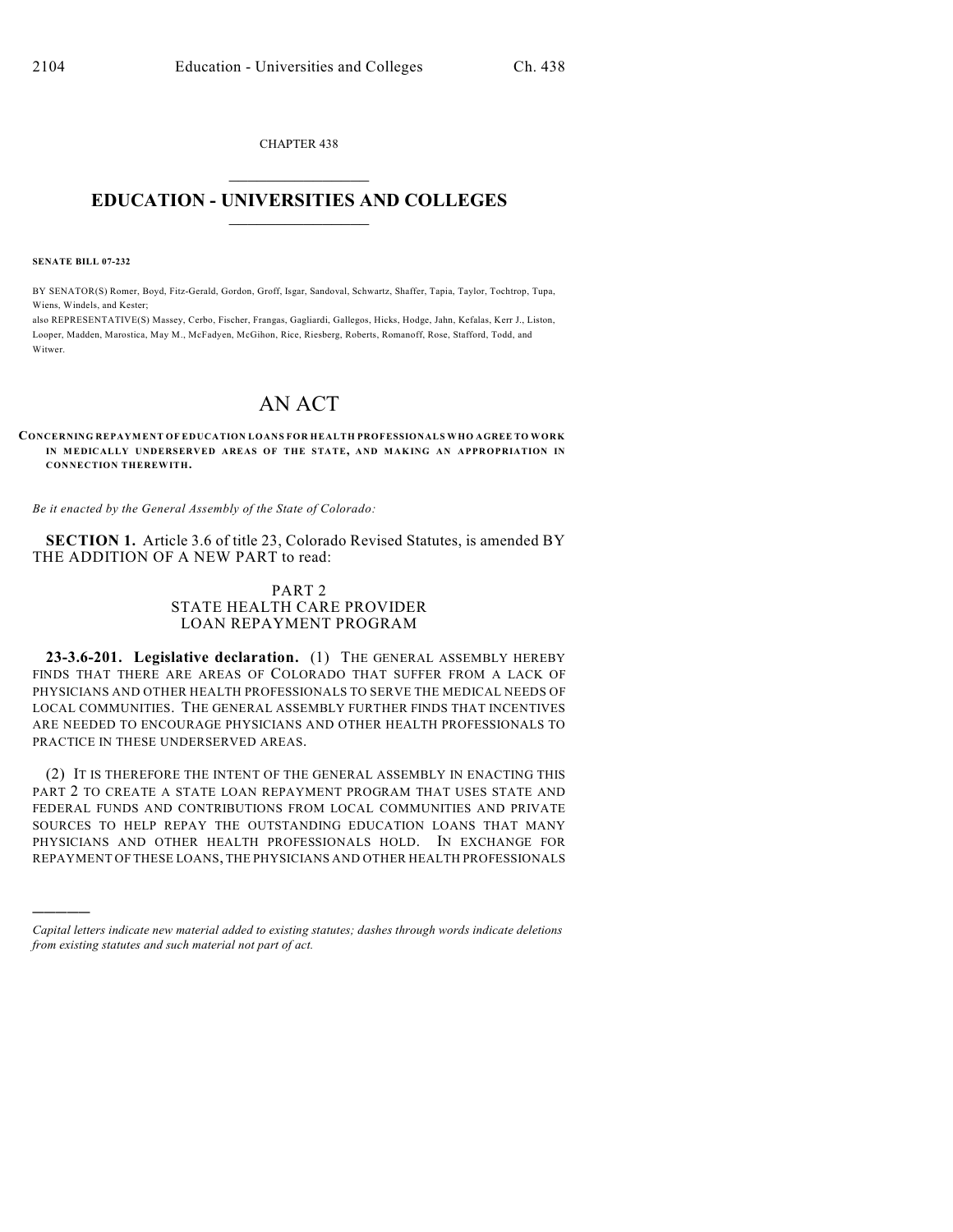WILL COMMIT TO PROVIDE HEALTH CARE SERVICES IN LOCAL COMMUNITIES WITH UNDERSERVED HEALTH CARE NEEDS THROUGHOUT THE STATE.

**23-3.6-202. Definitions.** AS USED IN THIS PART 2, UNLESS THE CONTEXT OTHERWISE REQUIRES:

(1) "COLLEGEINVEST" MEANS THE AUTHORITY TRANSFERRED TO THE DEPARTMENT OF HIGHER EDUCATION PURSUANT TO SECTION 23-3.1-203.

(2) "COMMUNITY BOARD" MEANS THE HEALTH CARE COMMUNITY BOARD CREATED PURSUANT TO SECTION 23-3.6-204.

(3) "FEDERALLY DESIGNATED HEALTH PROFESSIONAL SHORTAGE AREA" MEANS A HEALTH PROFESSIONAL SHORTAGE AREA AS DEFINED IN SECTION 331 (a) (3) OF THE FEDERAL "PUBLIC HEALTH SERVICE ACT" THAT IS DESIGNATED BY THE FEDERAL DEPARTMENT OF HEALTH AND HUMAN SERVICES.

(4) "HEALTH CARE PROVIDER LOAN REPAYMENT FUND" OR "FUND" MEANS THE HEALTH CARE PROVIDER LOAN REPAYMENT FUND CREATED IN SECTION 23-3.6-205.

(5) "LOAN REPAYMENT PROGRAM" MEANS THE STATE HEALTH CARE PROVIDER LOAN REPAYMENT PROGRAM CREATED AND OPERATED PURSUANT TO THIS PART 2.

(6) "OTHER HEALTH PROFESSIONALS" MEANS CERTIFIED NURSE PRACTITIONERS, CERTIFIED NURSE MIDWIVES, LICENSED MENTAL HEALTH PRACTITIONERS, AND PHYSICIAN ASSISTANTS.

(7) "PRIMARY HEALTH SERVICES" MEANS HEALTH SERVICES REGARDING FAMILY MEDICINE, GENERAL PRACTICE, GENERAL INTERNAL MEDICINE, PEDIATRICS, GENERAL OBSTETRICS AND GYNECOLOGY, OR MENTAL HEALTH THAT ARE PROVIDED BY PHYSICIANS OR OTHER HEALTH PROFESSIONALS.

**23-3.6-203. State health care provider loan repayment program - creation - conditions.** (1) (a) COLLEGEINVEST SHALL DEVELOP AND MAINTAIN, IN CONSULTATION WITH THE COMMUNITY BOARD, THE STATE HEALTH CARE PROVIDER LOAN REPAYMENT PROGRAM FOR IMPLEMENTATION BEGINNING IN THE FALL SEMESTER OF THE 2007-08 ACADEMIC YEAR, SUBJECT TO AVAILABLE APPROPRIATIONS. UNDER THE LOAN REPAYMENT PROGRAM, THE STATE SHALL AGREE TO PAY ALL OR PART OF THE PRINCIPAL, INTEREST, AND RELATED EXPENSES OF THE EDUCATION LOANS OF PHYSICIANS OR OTHER HEALTH PROFESSIONALS, SUBJECT TO THE LIMITATIONS SPECIFIED IN SUBSECTION (2) OF THIS SECTION. IN CONSIDERATION FOR RECEIVING REPAYMENT OF ALL OR PART OF HIS OR HER EDUCATION LOAN, THE PHYSICIAN OR OTHER HEALTH PROFESSIONAL SHALL AGREE TO PROVIDE PRIMARY HEALTH SERVICES IN FEDERALLY DESIGNATED HEALTH PROFESSIONAL SHORTAGE AREAS IN COLORADO.

(b) REPAYMENT OF LOANS UNDER THE LOAN REPAYMENT PROGRAM MAY BE MADE USING MONEYS IN THE HEALTH CARE PROVIDER LOAN REPAYMENT FUND AND MONEYS ALLOCATED TO THE LOAN REPAYMENT PROGRAM BY COLLEGEINVEST. COLLEGEINVEST IS AUTHORIZED TO RECEIVE AND EXPEND GIFTS, GRANTS, AND DONATIONS OR MONEYS APPROPRIATED BY THE GENERAL ASSEMBLY FOR THE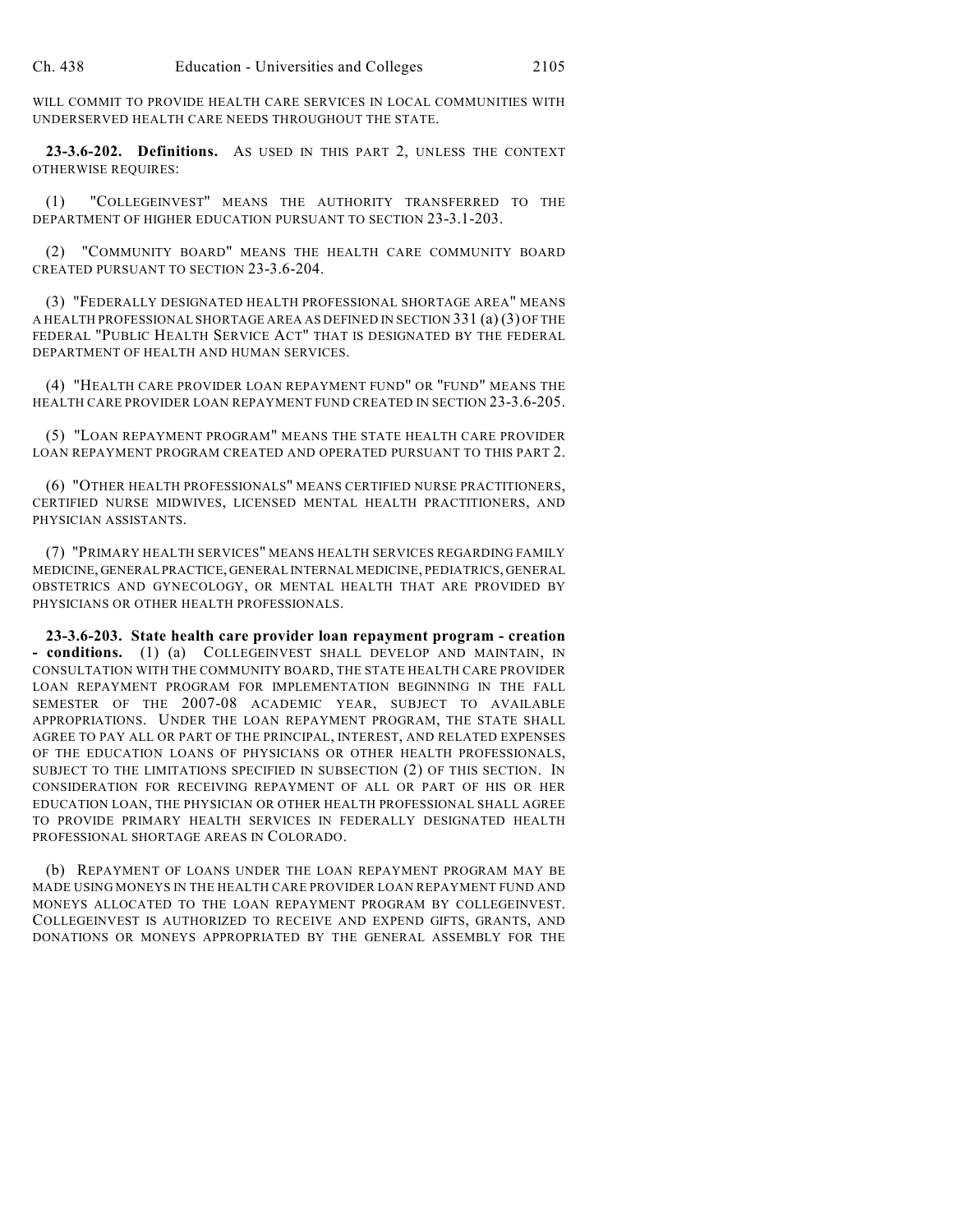PURPOSE OF IMPLEMENTING THE LOAN REPAYMENT PROGRAM. IN ADMINISTERING THE LOAN REPAYMENT PROGRAM, COLLEGEINVEST SHALL COLLABORATE WITH THE UNIVERSITY OF COLORADO HEALTH SCIENCES CENTER AND OTHER APPROPRIATE PARTNERS AS NEEDED TO MAXIMIZE THE FEDERAL MONEYS AVAILABLE TO THE STATE FOR STATE LOAN REPAYMENT PROGRAMS THROUGH THE FEDERAL DEPARTMENT OF HEALTH AND HUMAN SERVICES.

(c) PHYSICIANS AND OTHER HEALTH PROFESSIONALS PRACTICING IN NONPRIMARY CARE SPECIALTIES SHALL NOT BE ELIGIBLE FOR LOAN REPAYMENTS THROUGH THE LOAN REPAYMENT PROGRAM.

(d) AS A CONDITION OF RECEIVING A LOAN REPAYMENT THROUGH THE LOAN REPAYMENT PROGRAM, A PHYSICIAN OR OTHER HEALTH PROFESSIONAL SHALL ENTER INTO A CONTRACT PURSUANT TO WHICH THE PHYSICIAN OR OTHER HEALTH PROFESSIONAL SHALL AGREE TO PRACTICE FOR AT LEAST TWO YEARS IN A LOCAL COMMUNITY THAT IS LOCATED IN A FEDERALLY DESIGNATED HEALTH PROFESSIONAL SHORTAGE AREA. THE PHYSICIAN OR OTHER HEALTH PROFESSIONAL, COLLEGEINVEST, AND THE LOCAL COMMUNITY PROVIDER WITH WHICH THE PHYSICIAN OR OTHER HEALTH PROFESSIONAL IS PRACTICING SHALL BE PARTIES TO THE CONTRACT.

(2) SUBJECT TO AVAILABLE APPROPRIATIONS, COLLEGEINVEST SHALL ANNUALLY SELECT PHYSICIANS OR OTHER HEALTH PROFESSIONALS FROM THE LIST PROVIDED BY THE COMMUNITY BOARD PURSUANT TO SECTION 23-3.6-204 (5) TO PARTICIPATE IN THE LOAN REPAYMENT PROGRAM. EACH SELECTED PHYSICIAN OR OTHER HEALTH PROFESSIONAL MAY RECEIVE NO MORE THAN THIRTY-FIVE THOUSAND DOLLARS IN EACH OF THE TWO OR MORE YEARS IN WHICH THE PHYSICIAN OR OTHER HEALTH PROFESSIONAL PRACTICES IN A LOCAL COMMUNITY UNDER THE TERMS OF THE CONTRACT ENTERED INTO PURSUANT TO SUBSECTION (1) OF THIS SECTION.

(3) A PHYSICIAN OR OTHER HEALTH PROFESSIONAL PARTICIPATING IN THE STATE LOAN REPAYMENT PROGRAM SHALL NOT PRACTICE WITH A FOR-PROFIT PRIVATE GROUP OR SOLO PRACTICE OR AT A PROPRIETARY HOSPITAL OR CLINIC.

(4) A CONTRACT FOR LOAN REPAYMENT ENTERED INTO PURSUANT TO THIS PART 2 SHALL NOT INCLUDE TERMS THAT ARE MORE FAVORABLE TO PHYSICIANS OR OTHER HEALTH PROFESSIONALS THAN THE MOST FAVORABLE TERMS THAT THE SECRETARY OF THE FEDERAL DEPARTMENT OF HEALTH AND HUMAN SERVICES IS AUTHORIZED TO GRANT UNDER THE NATIONAL HEALTH SERVICES CORPS LOAN REPAYMENT PROGRAM. IN ADDITION, EACH CONTRACT SHALL INCLUDE PENALTIES FOR BREACH OF CONTRACT THAT ARE AT LEAST AS STRINGENT AS THOSE AVAILABLE TO THE SECRETARY OF THE FEDERAL DEPARTMENT OF HEALTH AND HUMAN SERVICES. IN THE EVENT OF A BREACH OF CONTRACT FOR A LOAN REPAYMENT ENTERED INTO PURSUANT TO THIS PART 2, COLLEGEINVEST SHALL BE RESPONSIBLE FOR ENFORCING THE CONTRACT AND COLLECTING ANY DAMAGES OR OTHER PENALTIES OWED.

(5) A PHYSICIAN OR OTHER HEALTH PROFESSIONAL MAY RECEIVE PAYMENT OF ALL OR A PORTION OF HIS OR HER EDUCATION LOAN THROUGH THE LOAN REPAYMENT PROGRAM ONLY IF COLLEGEINVEST OWNS THE EDUCATION LOAN.

## **23-3.6-204. Health care community board - creation - membership - duties**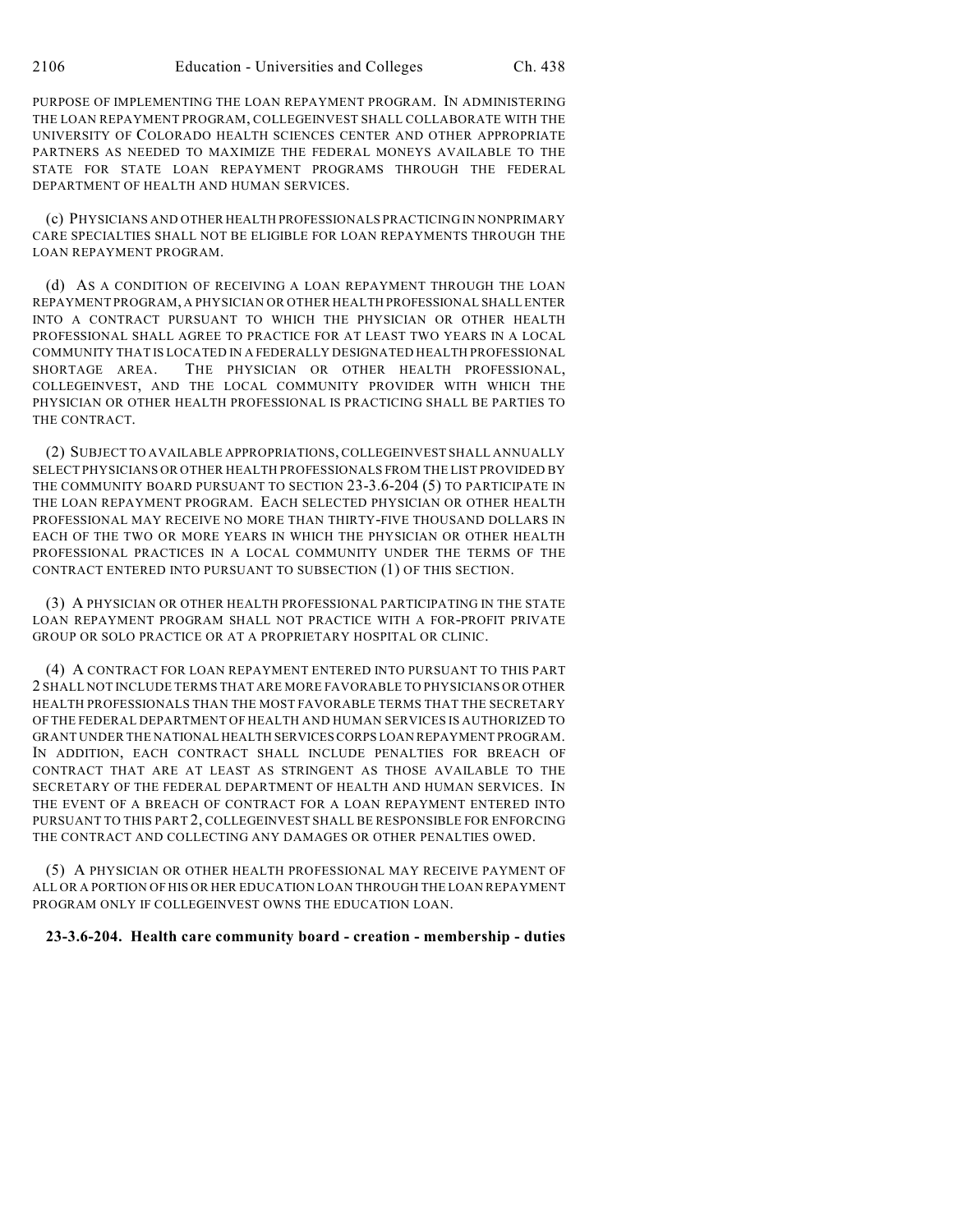**- repeal.** (1) THERE IS HEREBY CREATED THE HEALTH CARE COMMUNITY BOARD TO REVIEW APPLICATIONS FOR PARTICIPATION IN THE LOAN REPAYMENT PROGRAM AND MAKE RECOMMENDATIONS TO COLLEGEINVEST PURSUANT TO SECTION 23-3.6-203 (2).

(2) THE COMMUNITY BOARD SHALL CONSIST OF TEN MEMBERS APPOINTED BY THE GOVERNOR. IN APPOINTING MEMBERS OF THE COMMUNITY BOARD, THE GOVERNOR SHALL ENSURE THAT THE COMMUNITY BOARD INCLUDES:

(a) AT LEAST ONE REPRESENTATIVE FROM EACH OF THE FOLLOWING ORGANIZATIONS:

(I) A PUBLIC INSTITUTION OF HIGHER EDUCATION IN THE STATE THAT HAS EXPERIENCE IN ADMINISTERING EDUCATION LOAN REPAYMENT PROGRAMS FOR HEALTH PROFESSIONALS SERVING IN MEDICALLY UNDERSERVED AREAS;

(II) THE COLORADO PRIMARY CARE OFFICE IN THE PREVENTION DIVISION OF THE DEPARTMENT OF PUBLIC HEALTH AND ENVIRONMENT;

(III) THE COMMISSION ON FAMILY MEDICINE CREATED PURSUANT TO PART 9 OF ARTICLE 1 OF TITLE 25, C.R.S.;

(IV) A NONPROFIT STATEWIDE MEMBERSHIP ORGANIZATION THAT PROVIDES PROGRAMS AND SERVICES TO ENHANCE RURAL HEALTH CARE IN COLORADO;

(V) A MEMBERSHIP ORGANIZATION REPRESENTING FEDERALLY QUALIFIED HEALTH CENTERS IN COLORADO; AND

(VI) A STATEWIDE MEMBERSHIP ORGANIZATION REPRESENTING PHYSICIANS IN COLORADO; AND

(b) PERSONS WITH EXPERTISE IN PROVIDING HEALTH CARE IN RURAL AND OTHER MEDICALLY UNDERSERVED AREAS OF THE STATE, INCLUDING BUT NOT LIMITED TO A REPRESENTATIVE FROM A PUBLIC INSTITUTION OF HIGHER EDUCATION IN THE STATE THAT PROVIDES HEALTH CARE PROFESSIONAL EDUCATION PROGRAMS.

(3) MEMBERS APPOINTED TO THE COMMUNITY BOARD SHALL SERVE TERMS OF THREE YEARS; EXCEPT THAT, OF THE MEMBERS INITIALLY APPOINTED TO THE COMMUNITY BOARD, THE GOVERNOR SHALL SELECT THREE MEMBERS WHO SHALL SERVE ONE-YEAR TERMS AND THREE MEMBERS WHO SHALL SERVE TWO-YEAR TERMS. THE GOVERNOR MAY APPOINT THE SAME PERSON TO SERVE AS A MEMBER OF THE COMMUNITY BOARD FOR CONSECUTIVE TERMS.

(4) COMMUNITY BOARD MEMBERS SHALL SERVE WITHOUT COMPENSATION AND WITHOUT REIMBURSEMENT FOR EXPENSES.

(5) THE COMMUNITY BOARD SHALL REVIEW APPLICATIONS RECEIVED FROM PHYSICIANS AND OTHER HEALTH PROFESSIONALS TO PARTICIPATE IN THE LOAN REPAYMENT PROGRAM. SUBJECT TO AVAILABLE APPROPRIATIONS, THE COMMUNITY BOARD SHALL ANNUALLY SELECT PHYSICIANS AND OTHER HEALTH PROFESSIONALS TO PARTICIPATE IN THE LOAN REPAYMENT PROGRAM AND SHALL FORWARD ITS LIST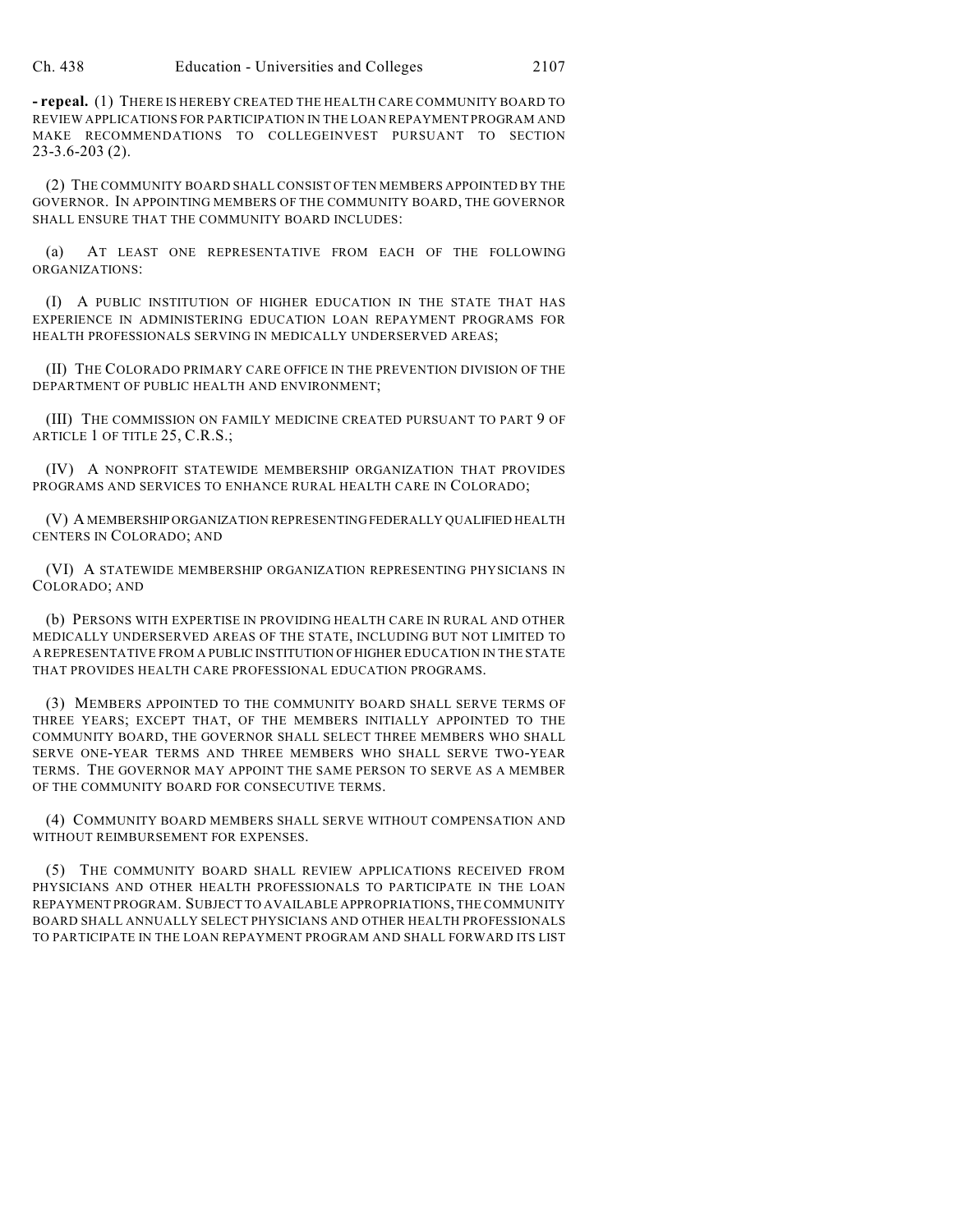OF SELECTED PARTICIPANTS TO COLLEGEINVEST.

(6) (a) THIS SECTION IS REPEALED, EFFECTIVE JULY 1, 2017.

(b) PRIOR TO SAID REPEAL, THE COMMUNITY BOARD SHALL BE REVIEWED AS PROVIDED FOR IN SECTION 2-3-1203, C.R.S.

**23-3.6-205. Health care provider loan repayment fund - acceptance of grants** and donations. (1) THE HEALTH CARE PROVIDER LOAN REPAYMENT FUND IS HEREBY CREATED IN THE STATE TREASURY WHICH SHALL CONSIST OF:

(a) ALL MONEYS APPROPRIATED BY THE GENERAL ASSEMBLY FOR THE LOAN REPAYMENT PROGRAM;

(b) GRANTS AVAILABLE FROM THE FEDERAL DEPARTMENT OF HEALTH AND HUMAN SERVICES FOR THE PURPOSE OF OPERATING LOAN REPAYMENT PROGRAMS;

(c) MONEYS TRANSFERRED FROM THE SHORT-TERM INNOVATIVE HEALTH PROGRAM GRANT FUND PURSUANT TO SECTION 25-36-101 (10), C.R.S.;

(d) CONTRIBUTIONS FROM COMMUNITIES; AND

(e) ANY AMOUNTS RECEIVED PURSUANT TO SUBSECTION (3) OF THIS SECTION.

(2) THE MONEYS IN THE FUND, OTHER THAN ANY FEDERAL MONEYS CREDITED TO THE FUND, ARE HEREBY CONTINUOUSLY APPROPRIATED TO THE DEPARTMENT OF HIGHER EDUCATION FOR THE LOAN REPAYMENT PROGRAM. ANY MONEYS IN THE FUND NOT EXPENDED FOR THE PURPOSE OF THIS PART 2 MAY BE INVESTED BY THE STATE TREASURER AS PROVIDED BY LAW. ALL INTEREST AND INCOME DERIVED FROM THE INVESTMENT AND DEPOSIT OF MONEYS IN THE FUND SHALL BE CREDITED TO THE FUND. ANY UNEXPENDED AND UNENCUMBERED MONEYS REMAINING IN THE FUND AT THE END OF A FISCAL YEAR SHALL REMAIN IN THE FUND AND SHALL NOT BE CREDITED OR TRANSFERRED TO THE GENERAL FUND OR ANOTHER FUND.

(3) COLLEGEINVEST IS AUTHORIZED TO RECEIVE CONTRIBUTIONS, GRANTS, AND SERVICES FROM PUBLIC AND PRIVATE SOURCES TO CARRY OUT THE PURPOSES OF THIS PART 2. ANY MONEYS SO RECEIVED SHALL BE TRANSFERRED TO THE STATE TREASURER WHO SHALL CREDIT THE SAME TO THE FUND.

**SECTION 2.** 25-36-101, Colorado Revised Statutes, as enacted by Senate Bill 07-097, enacted at the First Regular Session of the Sixty-sixth General Assembly, is amended BY THE ADDITION OF A NEW SUBSECTION to read:

**25-36-101. Short-term grants for innovative health programs - grant fund - creation.** (10) NOTWITHSTANDING ANY OTHER PROVISION OF THIS SECTION, FOR THE 2007-08 FISCAL YEAR AND FOR EACH FISCAL YEAR THEREAFTER THROUGH THE 2011-12 FISCAL YEAR, THE STATE TREASURER SHALL TRANSFER FROM THE SHORT-TERM INNOVATIVE HEALTH PROGRAM GRANT FUND TO THE HEALTH CARE PROVIDER LOAN REPAYMENT FUND CREATED IN SECTION 23-3.6-205, C.R.S., FOR PURPOSES OF THE STATE HEALTH CARE PROVIDER LOAN REPAYMENT PROGRAM, THE LESSER OF SIXTY THOUSAND DOLLARS OR SIX PERCENT OF THE AMOUNT ALLOCATED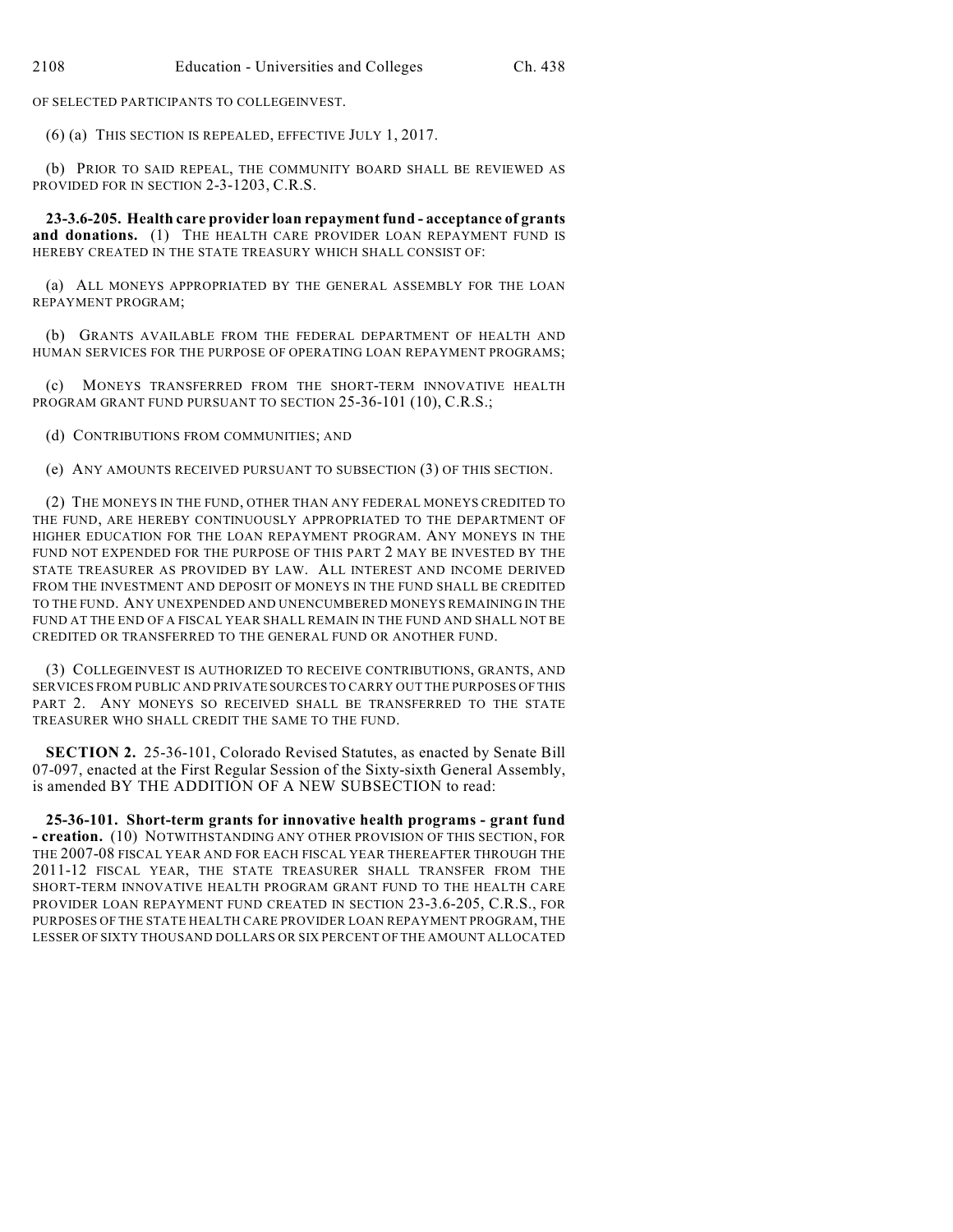TO THE SHORT-TERM INNOVATIVE HEALTH PROGRAM GRANT FUND FOR THE FISCAL YEAR PURSUANT TO SECTION 24-75-1104.5 (1.5) (a) (IX), C.R.S., ENACTED BY SENATE BILL 07-097 AT THE FIRST REGULAR SESSION OF THE SIXTY-SIXTH GENERAL ASSEMBLY.

**SECTION 3. Repeal.** Article 22 of title 25, Colorado Revised Statutes, is repealed.

**SECTION 4.** The introductory portion to 23-3.6-101, Colorado Revised Statutes, is amended to read:

**23-3.6-101. Definitions.** As used in this article PART 1, unless the context otherwise requires:

**SECTION 5.** 23-3.6-102 (1) (b), Colorado Revised Statutes, is amended to read:

**23-3.6-102. Nursing teacher loan forgiveness pilot program - administration - fund - conditions.** (1)(b) There is hereby created in the state treasury the nursing teacher loan forgiveness fund, which shall consist of all moneys appropriated by the general assembly for the program and any gifts, grants, and donations received for said purpose. Moneys in the fund are hereby continuously appropriated to the department of higher education for the program. Any moneys in the fund not expended for the purpose of this article PART 1 may be invested by the state treasurer as provided by law. All interest and income derived from the investment and deposit of moneys in the fund shall be credited to the fund. At the end of any fiscal year, all unexpended and unencumbered moneys in the fund shall remain in the fund and shall not be credited or transferred to the general fund or any other fund.

**SECTION 6.** 23-3.6-104, Colorado Revised Statutes, is amended to read:

**23-3.6-104. Repeal of part.** This article PART 1 is repealed, effective July 1, 2018.

**SECTION 7.** 2-3-1203 (3), Colorado Revised Statutes, is amended BY THE ADDITION OF A NEW PARAGRAPH to read:

**2-3-1203. Sunset review of advisory committees.** (3) The following dates are the dates for which the statutory authorization for the designated advisory committees is scheduled for repeal:

(dd) JULY 1, 2017: THE HEALTH CARE COMMUNITY BOARD CREATED PURSUANT TO SECTION 23-3.6-204, C.R.S.

**SECTION 8.** Section 14 (5) (c) of Senate Bill 07-097, enacted at the First Regular Session of the Sixty-sixth General Assembly, is amended to read:

Section 14. **Appropriation.** (5) (c) In addition to any other appropriation, there is hereby appropriated, out of any moneys in the short-term innovative health program grant fund created in section 25-36-101 (2), Colorado Revised Statutes, not otherwise appropriated, to the department of public health and environment, for the